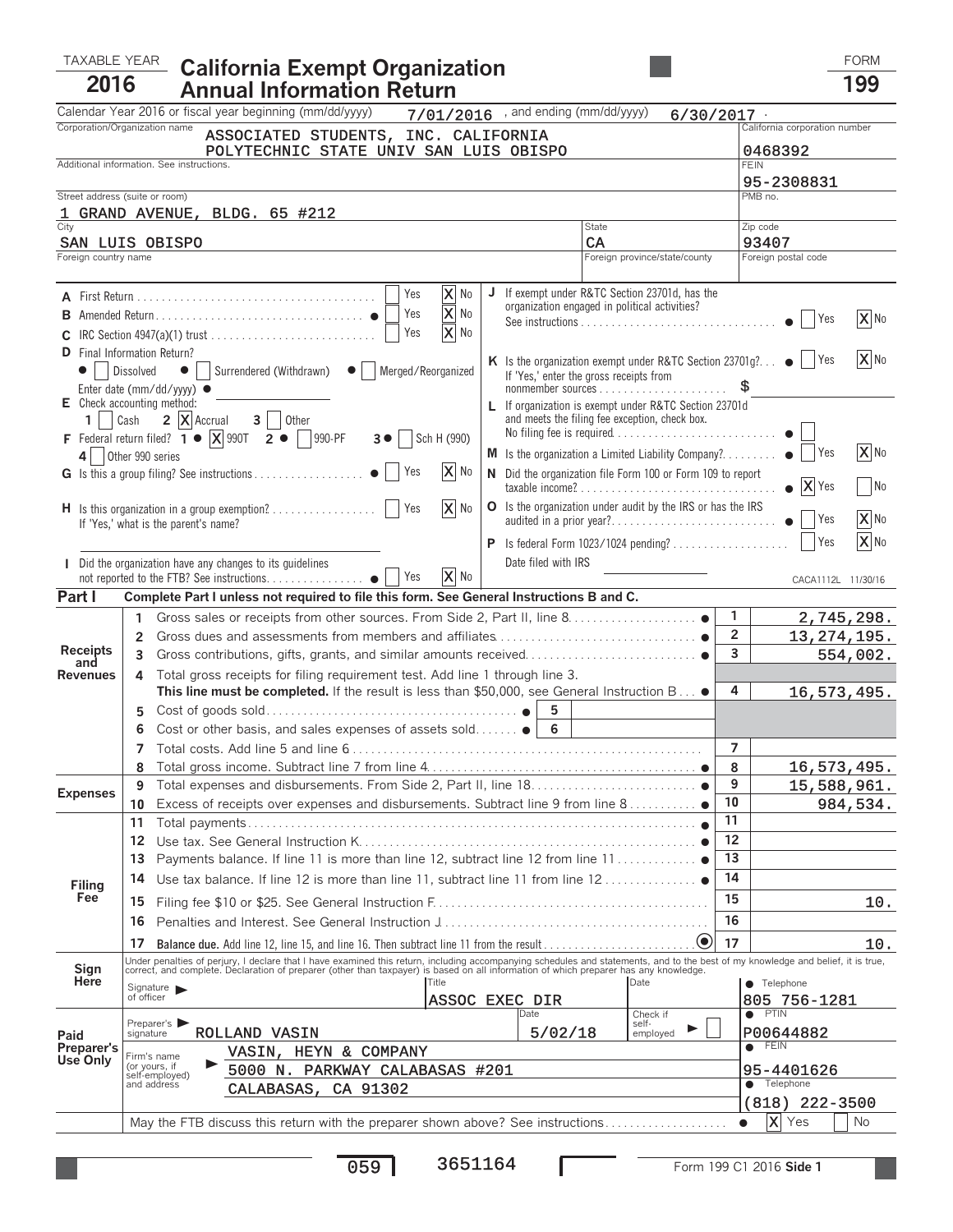## ASSOCIATED STUDENTS, INC. CALIFORNIA 195-2308831

**Part II Organizations with gross receipts of more than \$50,000 and private foundations regardless of amount of gross receipts** ' **complete Part II or furnish substitute information.**

|                                           |                                          |                                                   | regardiess of amount of gross receipts — complete Part if or furnism substitute information.                          |                |                                                             |                                            |                                            |                                                 |                |                        |                     |
|-------------------------------------------|------------------------------------------|---------------------------------------------------|-----------------------------------------------------------------------------------------------------------------------|----------------|-------------------------------------------------------------|--------------------------------------------|--------------------------------------------|-------------------------------------------------|----------------|------------------------|---------------------|
|                                           |                                          |                                                   |                                                                                                                       |                |                                                             |                                            |                                            |                                                 | 1              |                        |                     |
| <b>Receipts</b><br>from                   |                                          | $\overline{2}$                                    |                                                                                                                       |                |                                                             |                                            |                                            |                                                 | $\overline{2}$ |                        | 46,548.             |
|                                           |                                          | 3                                                 |                                                                                                                       |                |                                                             |                                            |                                            |                                                 |                |                        |                     |
|                                           |                                          | 4                                                 |                                                                                                                       |                |                                                             |                                            |                                            |                                                 |                |                        | 282,030.            |
| Other<br><b>Sources</b>                   |                                          | 5                                                 |                                                                                                                       |                |                                                             |                                            |                                            |                                                 |                |                        |                     |
|                                           |                                          | 6                                                 |                                                                                                                       |                |                                                             |                                            |                                            |                                                 | 6              |                        | $-4, 139.$          |
|                                           |                                          | 7                                                 |                                                                                                                       | $\overline{7}$ |                                                             | 2,420,859.                                 |                                            |                                                 |                |                        |                     |
|                                           |                                          | 8                                                 | Total gross sales or receipts from other sources. Add line 1 through line 7. Enter here and on Side 1, Part I, line 1 | 8              |                                                             | 2,745,298.                                 |                                            |                                                 |                |                        |                     |
|                                           |                                          | 9                                                 |                                                                                                                       | 9              |                                                             | 96,678.                                    |                                            |                                                 |                |                        |                     |
|                                           |                                          | 10                                                |                                                                                                                       | 10             |                                                             |                                            |                                            |                                                 |                |                        |                     |
|                                           |                                          | 11                                                |                                                                                                                       |                |                                                             |                                            |                                            |                                                 |                |                        | 389,624.            |
|                                           |                                          | 12                                                |                                                                                                                       |                |                                                             |                                            |                                            |                                                 |                |                        | 6,048,048.          |
| <b>Expenses</b><br>and                    |                                          | 13                                                |                                                                                                                       | 13             |                                                             |                                            |                                            |                                                 |                |                        |                     |
| Disburse-                                 |                                          | 14                                                |                                                                                                                       | 14             |                                                             | 486,168.                                   |                                            |                                                 |                |                        |                     |
| ments                                     |                                          | 15                                                |                                                                                                                       |                |                                                             |                                            |                                            |                                                 | 15             |                        |                     |
|                                           |                                          | 16                                                |                                                                                                                       |                |                                                             |                                            |                                            |                                                 | 16             |                        | 197,282.            |
|                                           |                                          | 17                                                | Other Expenses and Disbursements. Attach schedule  SEE STATEMENT 3 .                                                  |                |                                                             |                                            |                                            |                                                 | 17             |                        | 8,371,161.          |
|                                           |                                          | 18                                                | Total expenses and disbursements. Add line 9 through line 17. Enter here and on Side 1, Part I, line 9                |                |                                                             |                                            |                                            |                                                 | 18             |                        | 15,588,961.         |
| <b>Schedule L</b>                         |                                          |                                                   | <b>Balance Sheet</b>                                                                                                  |                | Beginning of taxable year                                   |                                            |                                            |                                                 |                |                        | End of taxable year |
| <b>Assets</b>                             |                                          |                                                   |                                                                                                                       |                | (a)                                                         |                                            | (b)                                        | $\overline{c}$                                  |                |                        | (d)                 |
| 1                                         |                                          |                                                   |                                                                                                                       |                |                                                             |                                            | 155,925.                                   |                                                 |                |                        | 215,745.            |
| 2                                         |                                          |                                                   | Net accounts receivable                                                                                               |                |                                                             |                                            | 163,799.                                   |                                                 |                | $\bullet$              | 141,829.            |
| 3                                         |                                          |                                                   | Net notes receivable                                                                                                  |                |                                                             |                                            |                                            |                                                 |                | $\bullet$              |                     |
| 4                                         |                                          |                                                   |                                                                                                                       |                |                                                             |                                            | 57,949.                                    |                                                 |                |                        | 52,586.             |
| 5                                         | Federal and state government obligations |                                                   |                                                                                                                       |                |                                                             |                                            |                                            |                                                 |                |                        |                     |
|                                           |                                          |                                                   |                                                                                                                       |                |                                                             |                                            |                                            |                                                 |                | $\bullet$              |                     |
| 7                                         |                                          |                                                   |                                                                                                                       |                |                                                             |                                            |                                            |                                                 |                | $\bullet$              |                     |
| 8                                         |                                          |                                                   |                                                                                                                       |                |                                                             |                                            |                                            |                                                 |                | $\bullet$              |                     |
| Other investments. Attach schedule 4<br>9 |                                          |                                                   |                                                                                                                       |                | 5,355,028.                                                  |                                            |                                            | $\bullet$                                       | 5, 189, 258.   |                        |                     |
|                                           |                                          |                                                   | 5, 191, 452.                                                                                                          |                |                                                             | 5,534,818.                                 |                                            |                                                 |                |                        |                     |
|                                           |                                          |                                                   | <b>b</b> Less accumulated depreciation.                                                                               |                | 4,182,909.                                                  |                                            | 1,008,543.                                 | 4, 311, 239.                                    |                |                        | 1,223,579.          |
| 11                                        |                                          |                                                   |                                                                                                                       |                |                                                             |                                            |                                            |                                                 |                | $\bullet$              |                     |
| 12                                        |                                          |                                                   |                                                                                                                       |                |                                                             |                                            | 191,362.                                   |                                                 |                | $\bullet$              | 66,173.             |
| 13                                        |                                          |                                                   |                                                                                                                       |                |                                                             | 6,932,606.                                 |                                            |                                                 |                | 6,889,170.             |                     |
| Liabilities and net worth                 |                                          |                                                   |                                                                                                                       |                |                                                             |                                            |                                            |                                                 |                |                        |                     |
| 14                                        |                                          |                                                   |                                                                                                                       |                |                                                             |                                            | 383,975.                                   |                                                 |                | $\bullet$              | 397,868.            |
|                                           |                                          |                                                   | 15 Contributions, gifts, or grants payable.                                                                           |                |                                                             |                                            |                                            |                                                 |                | $\bullet$              |                     |
| 16                                        |                                          |                                                   | Bonds and notes payable                                                                                               |                |                                                             |                                            |                                            |                                                 |                | $\bullet$              |                     |
| 17                                        |                                          |                                                   |                                                                                                                       |                |                                                             |                                            |                                            |                                                 |                |                        |                     |
| 18                                        |                                          |                                                   |                                                                                                                       |                |                                                             |                                            | 3,507,844.                                 |                                                 |                |                        | 2,465,981.          |
| 19                                        |                                          |                                                   |                                                                                                                       |                |                                                             |                                            | 3,040,787.                                 |                                                 |                | $\bullet$<br>$\bullet$ | 4,025,321.          |
| 20<br>21                                  |                                          |                                                   | Paid-in or capital surplus. Attach reconciliation.<br>Retained earnings or income fund                                |                |                                                             |                                            |                                            |                                                 |                | $\bullet$              |                     |
|                                           |                                          |                                                   |                                                                                                                       |                |                                                             |                                            | 6,932,606.                                 |                                                 |                |                        | 6,889,170.          |
| <b>Schedule M-1</b>                       |                                          |                                                   | Reconciliation of income per books with income per return                                                             |                |                                                             |                                            |                                            |                                                 |                |                        |                     |
|                                           |                                          |                                                   | Do not complete this schedule if the amount on Schedule L, line 13, column (d), is less than \$50,000.                |                |                                                             |                                            |                                            |                                                 |                |                        |                     |
| 1                                         |                                          |                                                   |                                                                                                                       | $\bullet$      | 984,534.                                                    | $\overline{7}$                             |                                            | Income recorded on books this year not included |                |                        |                     |
| $\mathbf{2}^{\prime}$                     |                                          |                                                   |                                                                                                                       | lo             |                                                             |                                            | in this return. Attach schedule $\ldots$ , |                                                 |                | $\bullet$              |                     |
| 3                                         |                                          |                                                   |                                                                                                                       |                |                                                             | Deductions in this return not charged<br>8 |                                            |                                                 |                |                        |                     |
| 4                                         | Income not recorded on books this year.  |                                                   |                                                                                                                       |                |                                                             | against book income this year.             |                                            |                                                 |                |                        |                     |
|                                           |                                          |                                                   | Attach schedule                                                                                                       |                |                                                             |                                            |                                            | Attach schedule                                 |                | $\bullet$              |                     |
|                                           |                                          | Expenses recorded on books this year not deducted |                                                                                                                       |                | Total. Add line 7 and line 8<br>9<br>Net income per return. |                                            |                                            |                                                 |                |                        |                     |
| 5                                         |                                          |                                                   |                                                                                                                       |                |                                                             | 10                                         |                                            |                                                 |                |                        |                     |

Total. Add line 1 through line 5 Subtract line 9 from line 6. . . . . . . . . . **6** . . . . . . . . . . . . . . . . . 984,534. 984,534.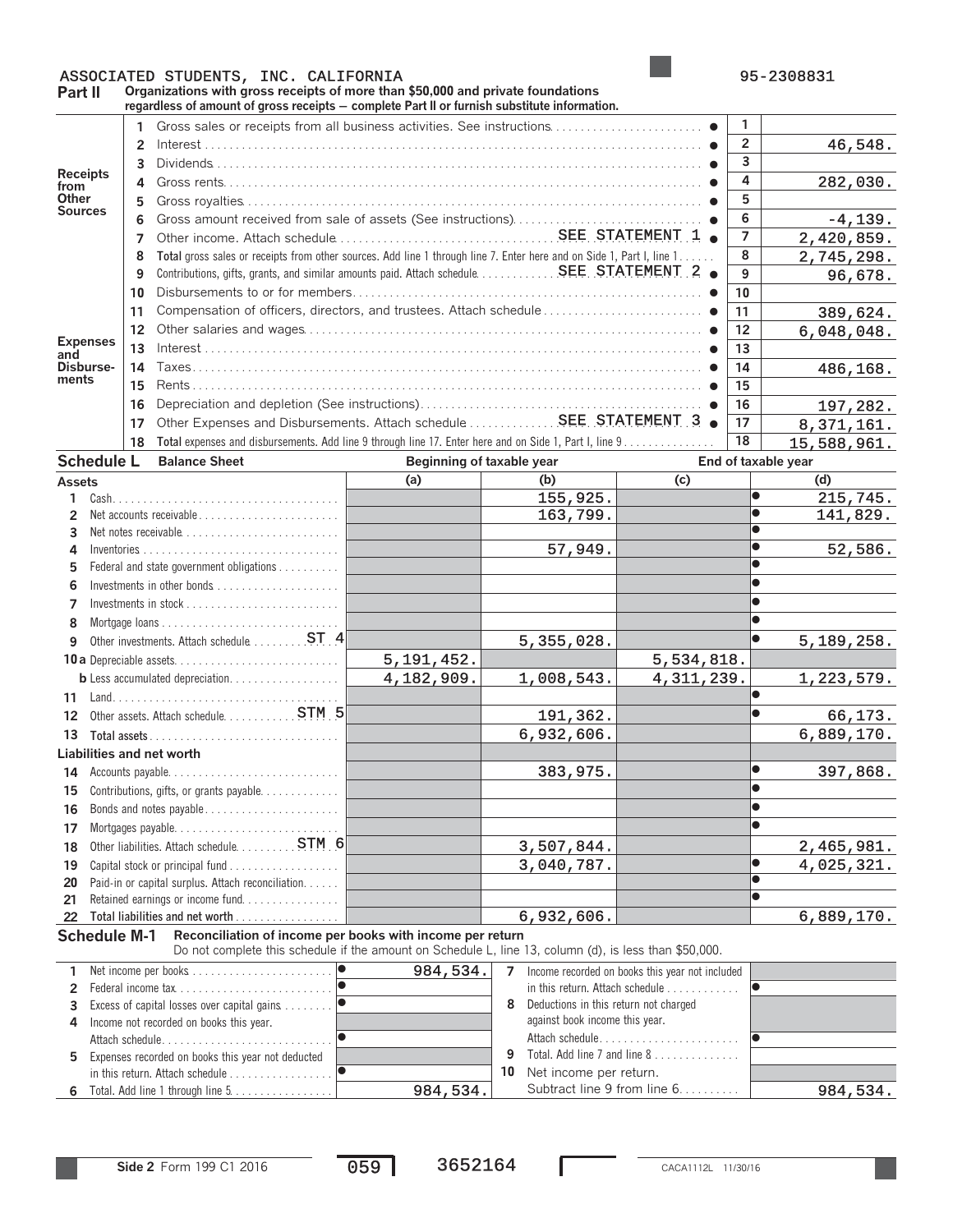| 2016                                                                                                             | <b>California Statements</b>                                                             | Page 1                                                                                                                                                                                                                                                                                                                                                                                     |
|------------------------------------------------------------------------------------------------------------------|------------------------------------------------------------------------------------------|--------------------------------------------------------------------------------------------------------------------------------------------------------------------------------------------------------------------------------------------------------------------------------------------------------------------------------------------------------------------------------------------|
| <b>Client ASICPSLO</b>                                                                                           | <b>Associated Students, Inc. California</b><br>Polytechnic State Univ San Luis Obispo    | 95-2308831                                                                                                                                                                                                                                                                                                                                                                                 |
| 5/02/18                                                                                                          |                                                                                          | 10:18AM                                                                                                                                                                                                                                                                                                                                                                                    |
| <b>Statement 1</b><br>Form 199, Part II, Line 7<br><b>Other Income</b>                                           | Total \$                                                                                 | 19,040.<br>66,208.<br>2,335,611.<br>2,420,859                                                                                                                                                                                                                                                                                                                                              |
| <b>Statement 2</b><br>Form 199, Part II, Line 9<br><b>Contributions, Gifts, Grants, and Similar Amounts Paid</b> |                                                                                          |                                                                                                                                                                                                                                                                                                                                                                                            |
| Donee's Name:<br>Donee's Street Address:<br>Donee's City, State, ZIP:<br>Amount Given:                           | CA Poly St Univ, San Luis Obi<br>1 Grand Avenue<br>San Luis Obispo, CA 93407<br>Total \$ | 96,678.<br>96,678.                                                                                                                                                                                                                                                                                                                                                                         |
|                                                                                                                  |                                                                                          |                                                                                                                                                                                                                                                                                                                                                                                            |
| <b>Statement 3</b><br>Form 199, Part II, Line 17<br><b>Other Expenses</b>                                        |                                                                                          | 33,724.<br>23,090.<br>29,803.<br>12,243.<br>317,493.<br>6,078.<br>25,331.<br>52,718<br>93, 418.<br>36,775.<br>145,066.<br>30,073.<br>22,884.<br>46.<br>127, 277.<br>866, 937.<br>94,820.<br>128,205.<br>677,994.<br>6,472.<br>17,265.<br>666,775.<br>2,981,530.<br>215, 952.<br>19,486.<br>664,719.<br>244,963.<br>73,285.<br>122,970.<br>633,769.<br>Total $\bar{\varsigma}$ 8, 371, 161. |